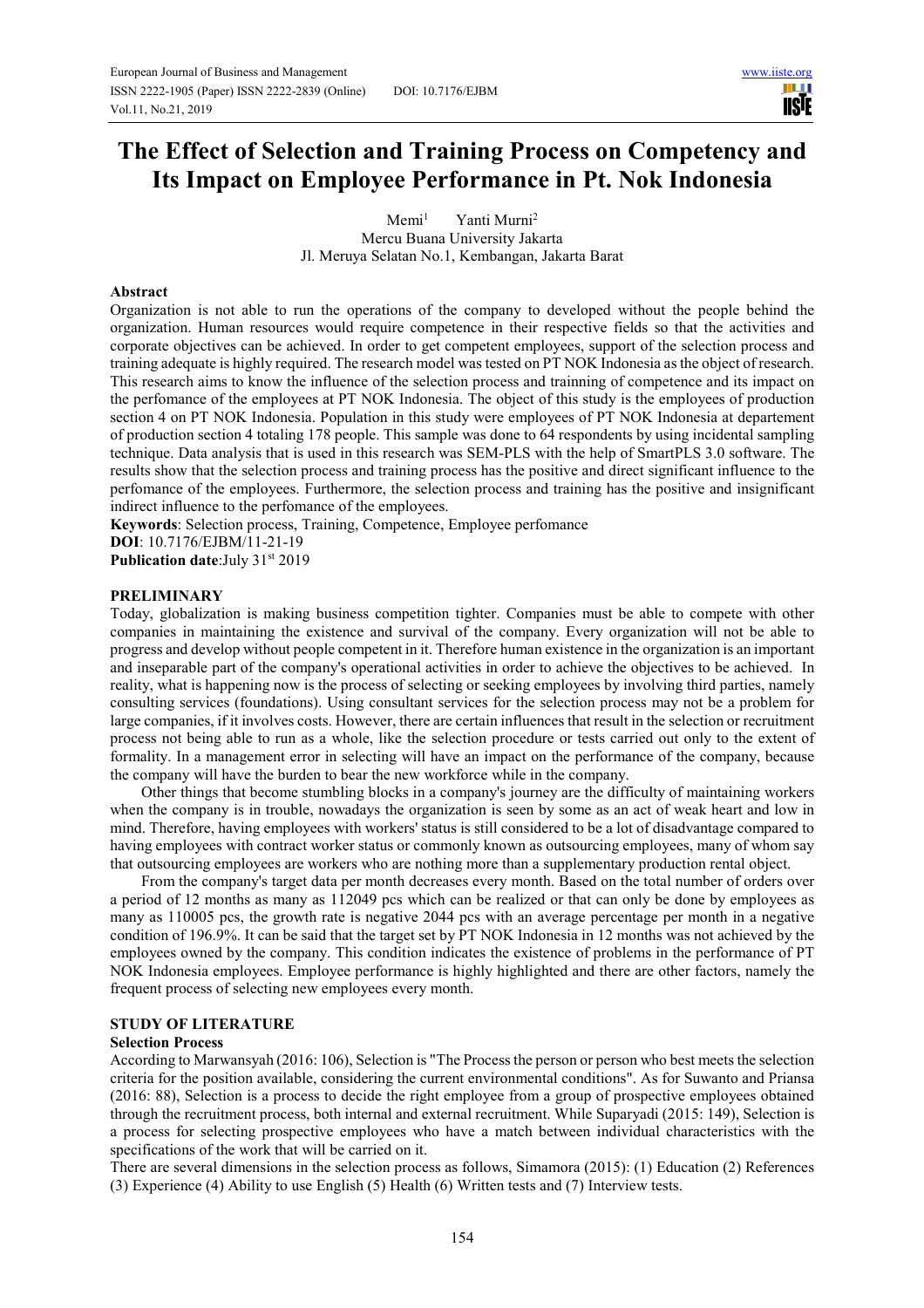European Journal of Business and Management www.iiste.org ISSN 2222-1905 (Paper) ISSN 2222-2839 (Online) DOI: 10.7176/EJBM Vol.11, No.21, 2019

**III IISTE** 

## **Training**

According to Suwanto and Priansa (2016: 118), Training means systematic changes from Knowledge, Skill, Attitude and Behavior that continue to experience improvements that each employee has by being able to realize the goals of an organization or company in fulfilling desired HR standards . Meanwhile, Sikula (in Sutrisno, 2016: 67), said that training is a short-term educational process that uses systematic and organized procedures, in which non-managerial workers learn knowledge and technical skills for certain purposes.

Whereas according to Suparyadi (2015: 185), Training is defined as a systematic learning process that includes mastery of knowledge, improving skills, and changes in attitudes and behaviors to improve employee performance. The indicators used, Mangkunegara (2011: 57): (1) Instructors (2) Participants (3) Materials (4) Methods and (5) Objectives.

## **Competence**

According to Suparyadi (2015: 243), Competence is a combination of knowledge, skills or expertise, and values or attitudes or behavior of individuals. Sutrisno (2016: 203), Competence is an ability based on skills and knowledge supported by work attitudes and their application in carrying out tasks and work in the workplace that refers to the specified work requirements. As according to Marwansyah (2016: 36), Competence is a combination of knowledge, skills, attitudes and other personal characteristics needed to achieve success in a job, which can be measured using agreed standards, and which can be improved through training and development. The elements used to fulfill the competencies are as follows, Edison, Anwar and Komariyah (2017): (1) Knowledge (2) Expertise and (3) Attitude.

## **Performance**

According to Marwansyah (2016: 228), Performance is the achievement or achievement of a person regarding the tasks assigned to him. Whereas according to Suwanto and Priansa (2016: 196), performance is a performance or performance. Performance can also be interpreted as work performance or implementation of work or results for work. According to Suparyadi (2015: 299), employee performance, basically is an effort to manage the ability of employees carried out by the organization systematically and continuously so that employees have the level of performance expected by the organization, which is able to provide optimal contribution, so that organization goals. Indicators used, Edison, Anwar and Komariyah (2017): (1) Target (2) Quality (3) Time of Settlement and (4) Obedient principles.

#### **Relationship between Selection Process and Competence**

Utami, Desi (2013) the selection process has a positive and significant influence on competence, namely considering academic ability in the field of management. Sitorus and Ghozi (2014), the employee selection process was increased so that employee competencies increased as well. Supported by Faradina, Dinda (2015), the selection process has a significant effect on competence.

 $H_1$ : There is a significant influence from the selection process on employee Competencies

#### **Relationship Training with Competence**

Wisastra and Sagala (2016) one of the dimensions that has the greatest influence on employee competency is the training method and then followed by the training goals and objectives and the least influential dimension is the quality of the coach. Purnomo, Sudana and Mananda (2016), education and training have a positive and significant influence on performance. Dispingping Raharjo, Paramita and Warso (2016) states that job training has a significant effect on work competence.

H2: There is a significant effect of training on employee competencies.

## **Relationships Competency with Employee Performance**

Rizki, Muhammad (2017), Competency variables have an influence on employee performance. It is supported by Nurzaman, Nanan (2013), competence has a positive and significant effect on performance. Then F, Ahrul Tsuni (2013) in his research found that competence does not have a positive and significant effect on employee performance.

H3: There is a significant effect of competence on employee performance.

#### **Relationship between Selection Process and Employee Performance**

Kartodikromo, Bernhard, and Trang (2017) in their research found that the selection process simultaneously had a significant effect on employee performance. Then Renaldo, Lengkong, and Maniharapon (2016) in their study found that from the regression and partial tests between employee selection and employee performance there were positive and significant influences. After that Ekwoaba, Ikeije. U and Ufoma (2015) in their study found that the selection criteria had a significant influence on employee performance.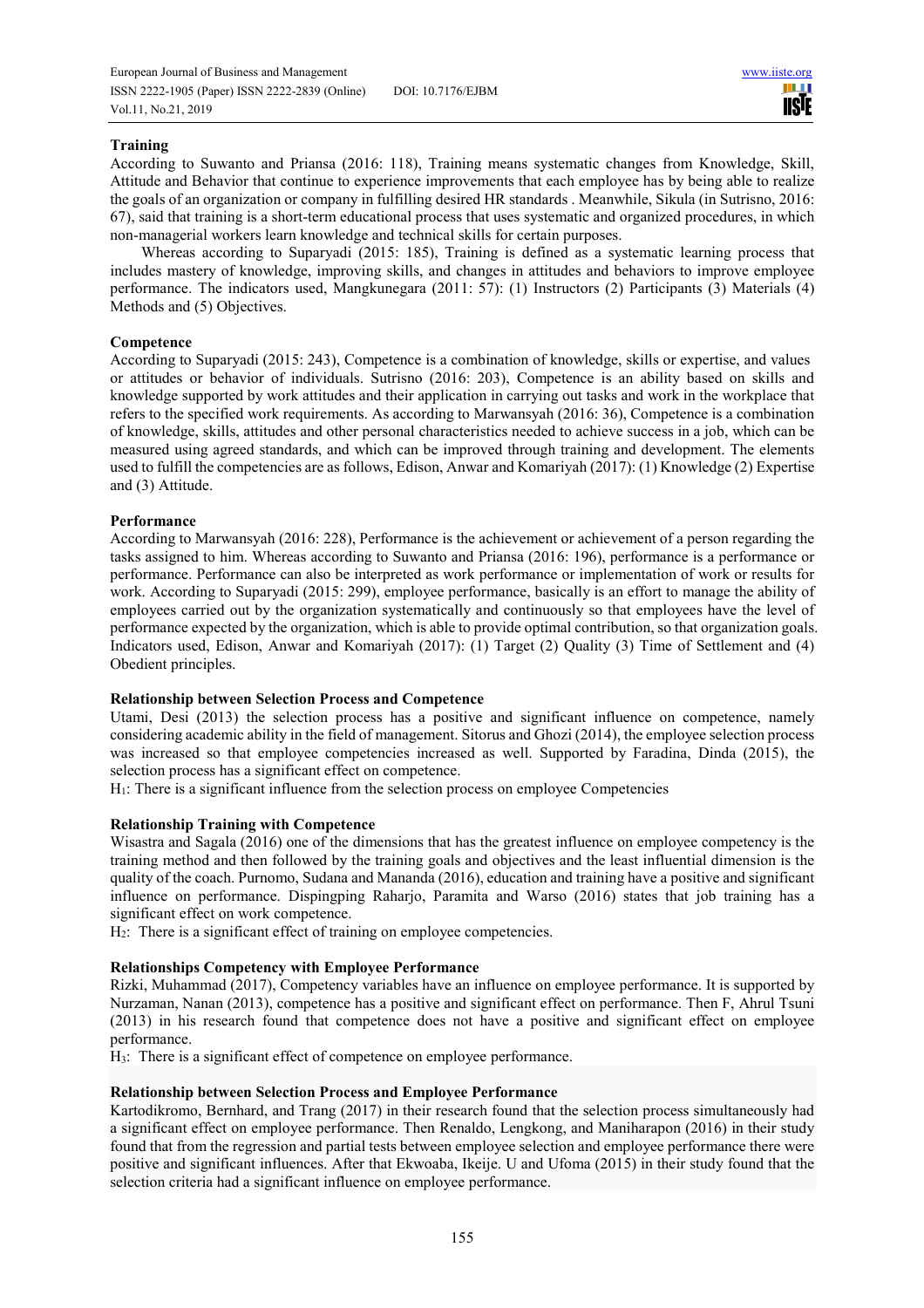ШT **IISIE** 

H4: There is a significant effect of the selection process on employee performance.

## **Relationship Training with Employee Performance**

Saluy (2019), concluded that there was an influence between the training on the performance of Military / TNI personnel in the National Civil Service Commission I. Ataunur and Ariyanto (2015) in their study found that job training had a significant effect on work competencies. And work competency has a significant positive effect on employee performance. Then Dwihatmojo, Nelwan and Kawet (2016) in their study found that simultaneously and partially, training had a positive and significant effect on employee performance. Besides that, Purnomo, Sudana, and Mananda (2016) in their research found that training had a positive and significant influence on performance directly.

H5 : There is a significant effect of training on employee performance.

## **Relation of Selection Process to Employee Performance with Competence as Intervening Variable**

Tigor and Ghozi (2014), in their research found that the influence of employee competency mediation or the direct influence of employee selection processes on employee performance was stronger and more significant. According to Warsinah (2014), in his research found that the selection process had a positive and significant direct and indirect effect on employee performance.

 $H_6$ : There is a significant effect of the selection process on employee performance with competence as an intervening variable**.** 

## **Relation of Training to Employee Performance with Competence as Intervening Variable**

Danang, Sudana and Mananda (2016), in their research found that education and training had a positive and significant influence on the performance of Bali guides directly and indirectly. Raharjo, Paramita and Mukeri (2016), in their study found that training research had a significant direct and indirect effect. Then Ekaningsih, Ana Sri (2013), in his research found that self competence was proven to mediate the influence of education and training on improving the quality of apparatus resources. According to Warsinah (2014), in his research found that training had a positive and significant direct and indirect effect on employee performance.

H7 : There is a significant effect of training on employee performance with competence as an intervening variable.

#### **RESEARCH METHODS**

In this study using explanatory research is a causal relationship between the research variables which then tests the hypotheses that have been formulated. This research was conducted at the company PT NOK Indonesia located in MM2100 Industrial Estate Jl. Sulawesi II Blok F 3-4 Cikarang Barat Bekasi-17520, West Java. The study was conducted for nine months starting from August 2018 to February 2019.

The population in this study were employees of PT NOK Indonesia, amounting to 178 employees. In determining the number of samples in this study, researchers used the Slovin formula with a margin of error of 10%, then the number of samples that will be used in this study to obtain 64 respondents. The data analysis used in this study is descriptive statistical analysis techniques and Structural Equation Modeling (SEM) analysis with the help of SMARTPLS 3.0 application.

## **RESEARCH RESULTS ANALYSIS**

## **Descriptive Statistics Test Results**

Based on the results of the descriptive statistical test in this study can be known:

- The average calculation (mean) of the performance distribution is 3,631, which means that respondents generally answer agree on the statement in the questionnaire for performance variables.
- The average calculation (mean) of competency distribution is 3.506, which means that respondents generally answer agree on the statement in the questionnaire for competency variables.
- The average calculation (mean) of the distribution of the selection process is 3.507, which means that respondents generally answer agree on the statement in the questionnaire for the selection process variable.
- The average calculation (mean) of the training distribution is 3.516, which means that respondents generally answer agree on the statement in the questionnaire for training variables.

#### **Evaluation Results of Measurement Model (Outer Model) Test Results for Convergent Validity**

Based on the results of the convergent validity test in this study, it can be seen as many as 3 indicators that have an outer loading of less than 0.6, namely: PS6, PS10, and PS12. Therefore, all three indicators will be removed from the model.

The results of the modification of the convergent validity test can be seen, that all indicators have met convergent validity because the outer loading value is more than 0.6.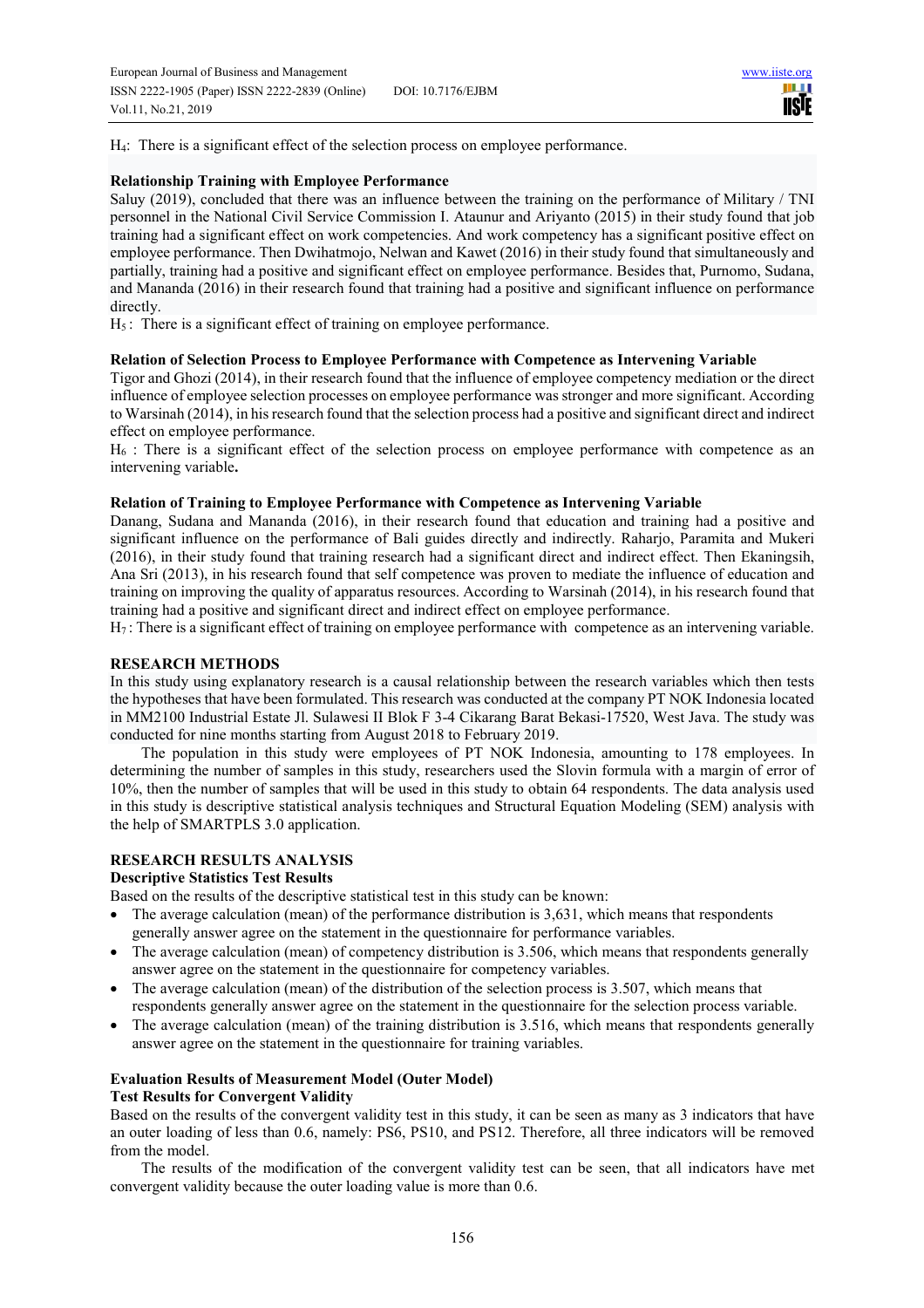ШT **IISTE** 

## **Test Results Average Variance Extracted (AVE)**

Besides being seen from the outer loading, the convergent validity test can also be seen from the results of average variance extracted (AVE). Based on the results of the average variance extracted (AVE) test it can be seen that the construct values for all variables, namely: Performance, Competence, Training and Selection Process have a value of more than 0.5. So, there is no problem of convergent validity on the tested model.

## **Test Results for Discriminant Validity (Fornell-Larcker Criterion)**

Based on the discriminant validity test, it can be seen that the root average variance extracted  $(\sqrt{AVE})$  square value of the four latent variables are: Performance =  $0.817$ , Competence =  $0.767$ , Training =  $0.763$ , and Selection Process  $= 0.740$ . These values are greater than the correlation of each construct compared to other constructs. Based on the root average variance extracted  $(\sqrt{AVE})$  square value above, the construct in the estimated model meets the criteria of discriminant validity.

## **Test Results for the Reliability of Construction Reliability**

The test results of the validity of construct reliability can be seen from the values of Cronbach's Alpha and Composite Reliability. Cronbach's Alpha value of the four latent variables, namely: Performance  $= 0.875$ . Competence  $= 0.825$ , Training  $= 0.896$  and Selection Process  $= 0.896$ . Composite Reliability Value of the four latent variables, namely: Performance =  $0.909$ , Competence =  $0.877$ , Training =  $0.917$  and Selection Process = 0.915. Based on Cronbach's Alpha Values and Composite Reliability, the four latent variables show values of more than 0.7, which means that all latent variables in this study are declared reliable. This means that the statement items used in this study are able to obtain consistent data, in the sense that if the statement is submitted again, a relatively similar answer will be obtained.

## **Evaluation Results of Structural Models (Inner Model)**

## **R2 Test Value**

Based on the test results the value of  $\mathbb{R}^2$  can be seen from the Adjusted R Square ( $\mathbb{R}^2$ ) value of model 1 is 62%. That is, the number means that the influence of the independent variable (free) is the Selection Process, Training on the dependent variable (bound) namely Performance in this study is 62% and the remaining 38% is influenced by other variables not included in this study, such as: discipline, career paths, motivation, and so on. And the second R Square value is  $0.541 = 54.1\%$ . This number means that the influence of independent variables (free), namely the Selection Process, Training and intervening variables (between) namely Competence affects Performance is equal to 54.1% and the remaining 45.9% is influenced by other variables not included in this study, such as discipline, career paths, motivation, and so on.

#### **Effect Size Value Test result f<sup>2</sup>**

## **a. f 2 performance results**

 $f^2 = \frac{R_{included}^2 - R_{excluded}^2}{1 - R^2} = 0.632$  $1 - R_{included}^2$ 

The result of the  $f<sup>2</sup>$  value of the endogenous variable Performance is 0.632, where the value is interpreted that the latent variable predictor has a strong influence on the structural level.

## **b. f 2 Competency results**

$$
f^2 = \frac{R_{inculated}^2 - R_{exculated}^2}{1 - R_{inculated}^2} = 0.179
$$

 $1-R_{intulated}^2$  Hasil nilai f<sup>2</sup> dari variabel endogen Kompetensi adalah sebesar 0,179 yang dimana nilai tersebut diinterpretasikan bahwa prediktor variabel laten memiliki pengaruh kuat pada level struktural.

## **Q<sup>2</sup> Value Test Results**

 $Q^2 = 1 - (1 - R_1^2) (1 - R_2^2) = 0.826$ 

From the results of  $Q^2$  calculations above, it is known that the value of  $Q^2$  or the predictive value of relevance is 0.826. The meaning of 0.826 shows that the model has predictive relevance because the value of  $Q^2$  is greater than 0.

## **Test Results for the Goodness of Fit (GoF) Value**

Goodness of Fit (GoF) describes the level of suitability of the overall model calculated from the residual squares on the predicted model compared to the actual data.

- Small Goodness of Fit  $(GoF) = 0.10$
- $\bullet$  Medium Goodness of Fit (GoF) = 0.25
- Large Goodness of Fit  $(GoF) = 0.38$

 $GoF = \sqrt{AVE} \times R^2 = 0,588$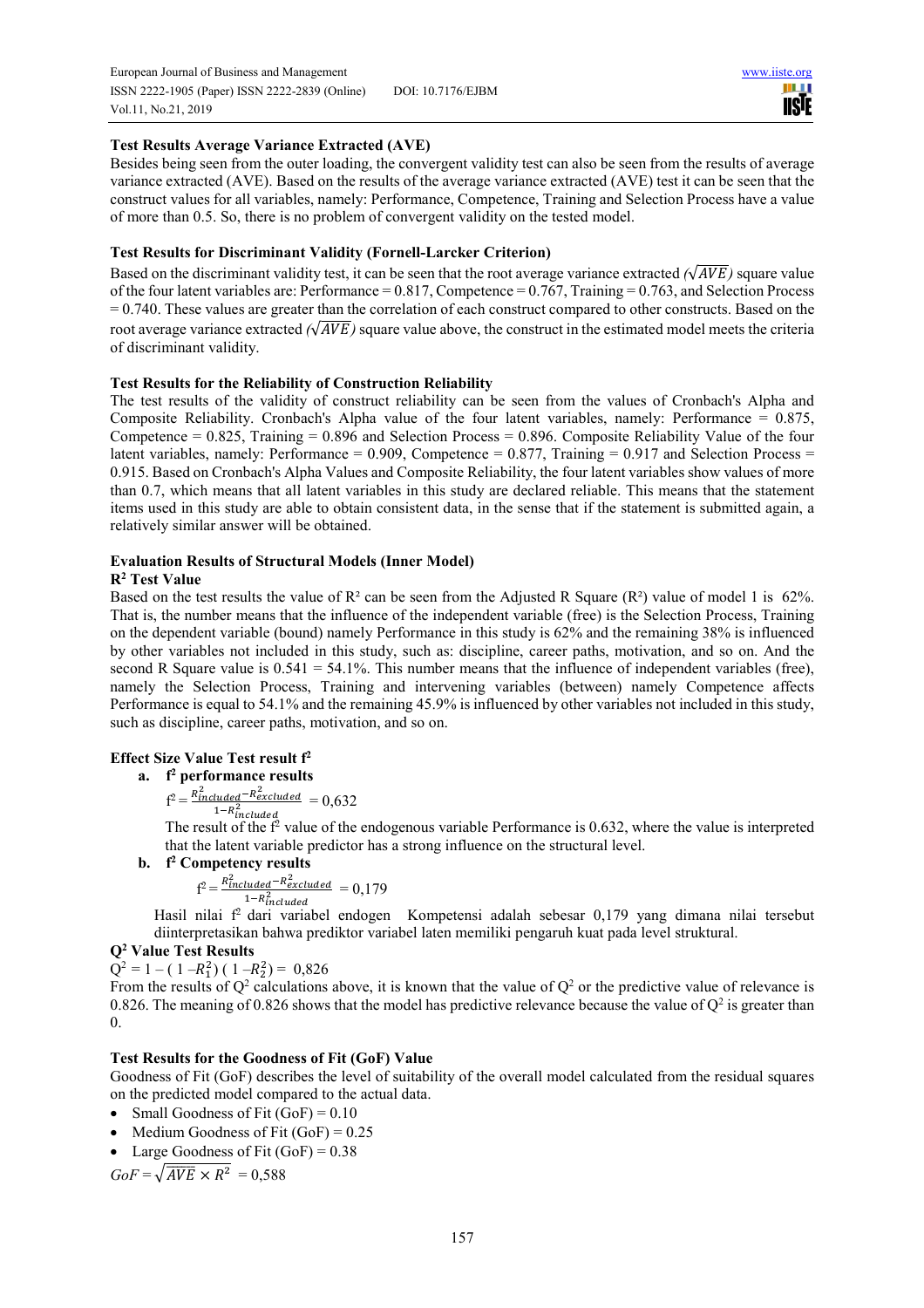From the calculation of Goodness of Fit (GoF) above, it can be seen that the result is 0.588 which can be categorized as Large Goodness of Fit (GoF) because it is more than 0.38. This indicates that the performance between the measurement model (outer model) and the structural model (inner model) has a large Goodness of Fit that is equal to 0.588, which means the model in this study is appropriate and feasible to use.

## **Multiple Linear Regression Analysis Test Results.**

| Table 1 Test Results of Dependent Multiple Linear Regression Analysis of Performance Variables. |                 |                    |           |  |  |
|-------------------------------------------------------------------------------------------------|-----------------|--------------------|-----------|--|--|
| Model                                                                                           | Original Sample | Sample <i>Mean</i> | Standard  |  |  |
|                                                                                                 | $\mathcal{O}$   | (M)                | Deviation |  |  |
| Selection Process                                                                               | 0.357           | 0,350              | 0,138     |  |  |
| Training                                                                                        | 0.290           | 0.295              | 0,143     |  |  |
| Competence                                                                                      | 0.246           | 0.254              | 0,106     |  |  |

Source: Output of SmartPLS 3.0

Based on the results of the test above, the following multiple linear regression equations are obtained:  **KN = 0,357 SP + 0,290 TR + 0,246 CP** 

1. Selection Process Variables of +0,357 state that the Selection Process has a positive influence on Performance. This means that the better the employee selection process, it will improve employee performance.

2. Training Variables of +0.290 state that Training has a positive influence on Performance. This means that the better the training of employees, it will improve employee performance.

3. Competency Variables of +0,246 state that Competence has a positive influence on Performance. This means that the better the competence of employees, it will improve employee performance.

Table 2 Test Results of Dependent Multiple Linear Regression Analysis of Competency Variables

| Model                | Original Sample<br>O | Sample <i>Mean</i><br>M. | <b>Standard</b><br><b>Deviation</b> |
|----------------------|----------------------|--------------------------|-------------------------------------|
|                      | רר ו                 |                          |                                     |
| Selection<br>Process | 0.Z I Z              | 0,292                    | 0.136                               |
| Fraining             | 0.526                | 0,519                    | 0,139                               |

Source: Output of SmartPLS 3.0

Based on the results of the test above, the following multiple linear regression equations are obtained:

#### **KN = 0,272 SP + 0,526 TR**

1. Selection Process Variables of +0,272 state that the Selection Process has a positive influence on Competence. This means that the better the employee selection process, it will improve employee competency.

2. Training Variables of +0,526 state that Training has a positive influence on Competence. This means that the better the training of employees, it will improve employee competency

## **Hypothesis Test Results**

|  |  | Table 3 The results of hypothesis testing in this study can be seen from the table below. |
|--|--|-------------------------------------------------------------------------------------------|
|--|--|-------------------------------------------------------------------------------------------|

| Exogenous Variable                       | T Statistik | P Values |
|------------------------------------------|-------------|----------|
| Selection-Competence Process             | 1,995       | 0,047    |
| Training-Competence                      | 3,794       | 0,000    |
| Competence-Performance                   | 2,328       | 0,020    |
| Selection-Performance process            | 2,589       | 0,010    |
| Training-Performance                     | 2,028       | 0,043    |
| Selection-Competence-Performance Process | 1,863       | 0,063    |
| Training-Competence-Performance          | 1.422       | 0,156    |

Source: Output of SmartPLS 3.0

Based on the results of the hypothesis test above it can be seen that:

1. Selection Process of Competence

The results of the hypothesis test for the first hypothesis obtained T values of statistics of 1.995 > 1.96, and P values of 0.047 < 0.05, which means that the selection process has an effect significant to Competence. Hypothesis 1 which states "the selection process has a significant effect on the competence of PT NOK Indonesia employees" means that it is accepted.

2. Training on Competence

The results of hypothesis testing for the second hypothesis obtained a statistical T value of 3.794 >1.96, and P Values of 0.000 <0.05, which means that training has a positive effect significant to Competence. Hypothesis 2 which states "training has a significant effect on the competencies of PT NOK Indonesia employees" means that it is accepted.

3. Competence on Performance

Hypothesis test results for the third hypothesis obtained T Statistics value of 2.328 > 1.96, and P Values of 0.020 <0.05, meaning Competence has a significant effect on Performance. Hypothesis 3 which states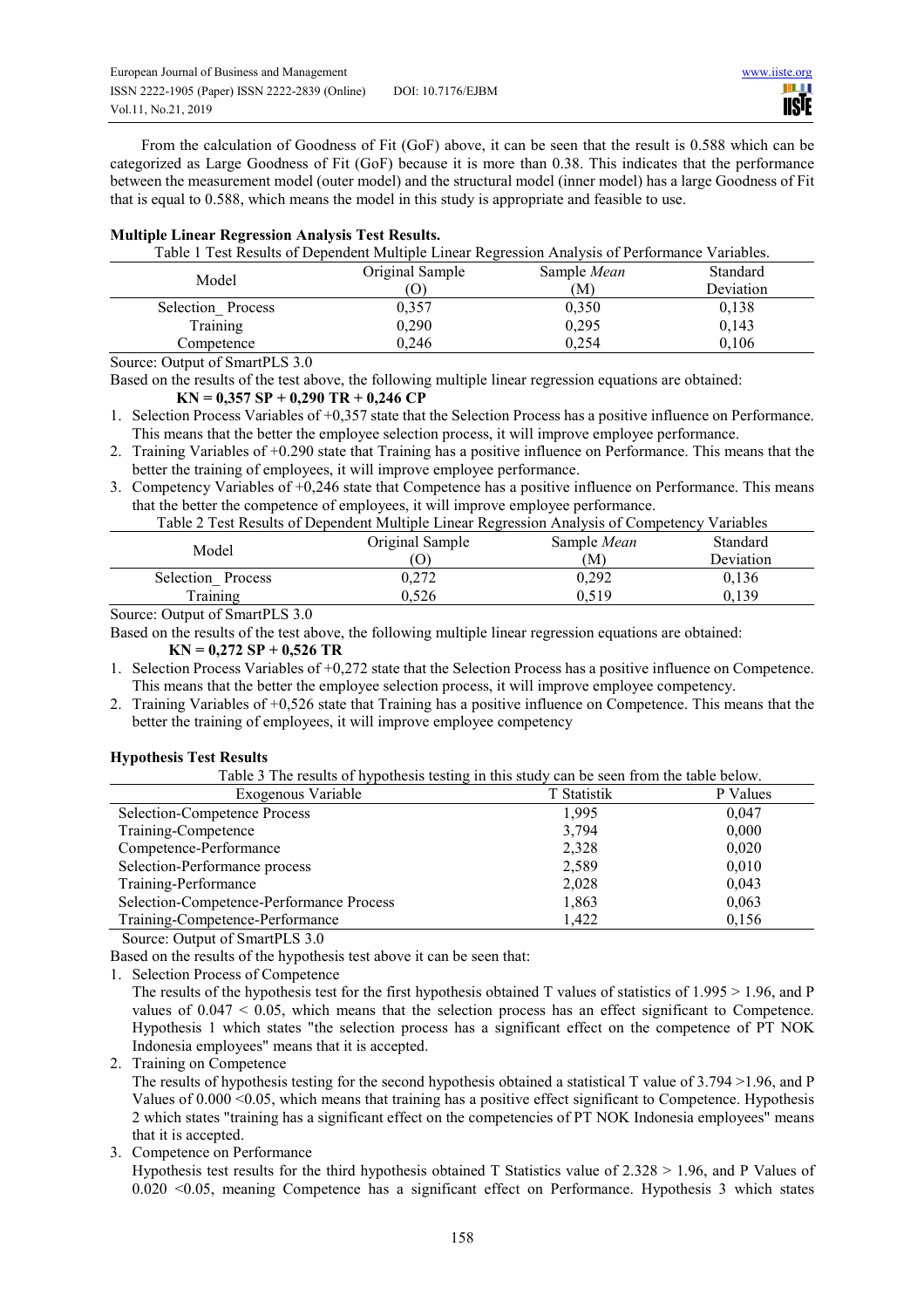шш **IISTE** 

"competence has a significant effect on the performance of PT NOK Indonesia employees" means accepted. 4. Selection Process for Performance

- Hypothesis test results for the fourth hypothesis obtained T statistic values of 2.589 >1.96, and P values of 0.010<0.05, which means that the selection process is influential significant to Performance. Hypothesis 4 which states "the selection process has a significant effect on the performance of PT NOK Indonesia employees" means that it is accepted.
- 5. Training on Performance

The results of hypothesis testing for the fifth hypothesis obtained T-Statistic value of 2.028 >1.96, and P Values of 0.043<0.05, which means that training has a significant effect on performance. Hypothesis 5 which states "training has a significant effect on the performance of PT NOK Indonesia employees" means that it is accepted. 6. Selection Process of Performance with competence as an intervening variable

Hypothesis test results for the sixth hypothesis obtained T statistics value of 1.863 <1.96, and P value of 0.063>0.05, which means that influential training is not significant to performance. Hypothesis 6 which states "the selection process has no significant effect on the performance of PT NOK Indonesia employees with competence as an intervening variable" means to be rejected.

7. Training on Performance with competence as an intervening variable

The results of hypothesis testing for the seventh hypothesis obtained a statistical T value of  $1.422 \le 1.96$ , and P Values of 0.156>0.05, which means that influential training is not significant to performance. Hypothesis 7 which states that "training has no significant effect on the performance of PT NOK Indonesia employees with competence as an intervening variable" means being rejected.

## **CONCLUSIONS AND RECOMMENDATIONS**

Beliefs, skills, experience, personality characteristics, motivation, emotional issues, intellectual abilities and organizational culture have a real effect in improving employee competency and performance. Problems that are often experienced by employees include excessive workload, the level of focusing on low work, the urgency of time, working longer to fulfill orders, the less favorable physical environment, work stress, decreasing work morale and decreasing performance, jobs that are monotonous, repetitive and not varied will encourage a decrease in employee performance. Quality in the process of selecting or seeking employees must be improved and maintained, in order to be able to obtain competent human resources, it can be developed and directed to achieve the goals set by the company. Through various employee training and development activities, HR competencies will be more optimal and lead to increased company performance.

The selection and training process has been used and well understood so that it has a real impact on employee competency and performance. Employee competency as an intervening variable in explaining the effect of the selection and training process on employee performance is not proven. Strong efforts are needed from management to improve employee work competencies through improvements to life, physical, social and family needs.

#### **Bibliography**

- Abdillah, W., & Jogiyanto. 2015. *Partial Least Square (PLS) Altenatif Structural Equation Modeling (SEM) dalam Penelitian Bisnis*.Yogyakarta: Andi
- Al-Mzary, M. M.M., Al-rifai, A. D. A., & Al-Momany, M. O. E. 2015. *Trainning and its Impact on the Perfomance of Employees at Jordanian Universities from the Perspektive of Employee: The Case of Yarmouk University. Journal of Education and Practice. Vol. 6(32)*
- Alsabbah, M. Y. A., & Ibrahim, H. 2014. *HRM Practices and Employee Competence: A General System Perspective*. *International Journal of Business, Economics and Law*. Vol. 4
- Asfaw, A. M., Argaw, M, D., & Bayissa, L. 2015. *The Impact of Training and Development on Employee Perfomance and Effectiveness: A Case Study of District Five Administration Office, Bole Sub-City Ababa, Ethiopia. Journal of Human Resource and Sustainability Studies. Vol. 3: 188-202. Published Online December 2015 in SciRes. http://www.scrip.org/journal/jhrss http://dx.doi.org/10.4236/jhrss.2015.34025*
- Ataunur, I., & Ariyanto, E. 2015. Pengaruh Kompetensi dan Pelatihan Terhadap Kinerja Karyawan PT. Adaro Energy Tbk. Telaah Bisnis. Vol. 16(2)
- Dwihatmojo, S., Nelwan, O. S., & Kawet, R. C. 2016. Rekrutmen, Pelatihan dan Pembagian Kerja Pengaruhnya Terhadap Kinerja Karyawan pada CV. Jati Jaya Meubel Amurang. Jurnal Riset Ekonomi, Manajemen, Bisnis dan Akuntansi. 4(1): 011-130
- Ekaningsih, A. S. 2013. Peran Pendidikan dan Pelatihan serta Kompetensi dalam Upaya Peningkatan Kualitas Sumber Daya Aparatur (Studi pada Dinas Perhubungan Kota Tarakan). Jurnal Borneo. Vol. 9(2)
- Ekwoaba, J. O., Ikeije, U. U., & Ufoma, N. 2015. *The Impact of Recruitement and Selection Criteria on Organization Perfomance. Global Journal of Human Resource Management. 3(2): 22-23. Published by European Centre for Research Trainning and Development UK (www.eajournals.org)*
- Edison, E., Anwar, Y., & Komariyah, I. 2017. *Manajemen Sumber Daya Manusia*. Bandung: Alfabeta